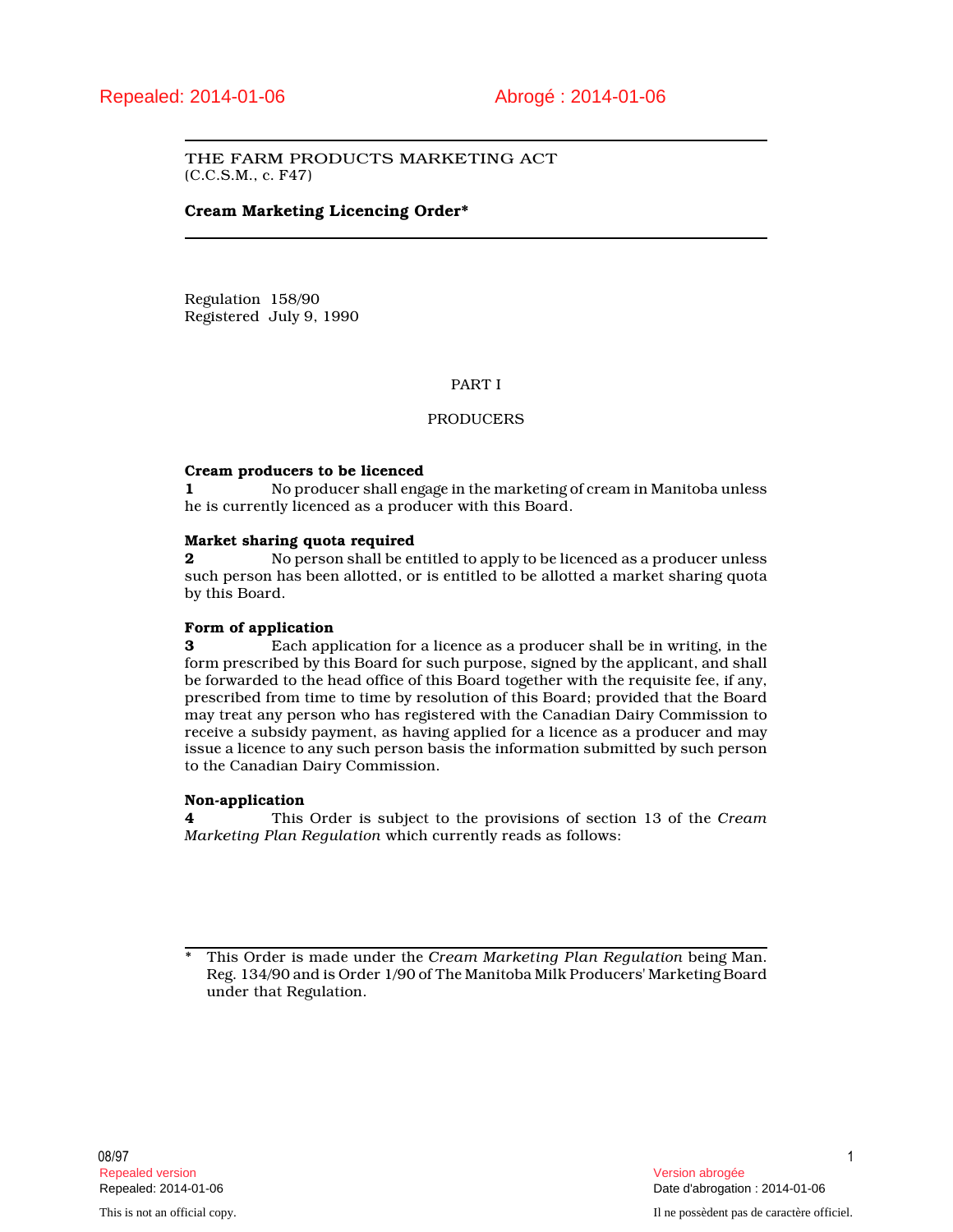## **Non-application**

**13** This regulation does not apply to:

(a) cream which is used by the producer of that cream for consumption or to manufacture or produce products which are consumed by that producer and his immediate family or anyone of them;

(b) cream which is used by a multi-family unit for consumption by members of that multi-family unit and the immediate family of any member of that multi-family unit, or which is used to manufacture products which are consumed by members of that multi-family unit and the immediate family of any member of that multi-family unit;

(c) cream which is marketed by the producer of that cream to or through the Board under orders or regulations made under the *Manitoba Milk Producers' Marketing Plan Regulation* ;

(d) cream which is produced and processed by the University of Manitoba, and consumed on the Campus of the University of Manitoba;

(e) cream which is produced and processed by the Rockwood Institution, and consumed by the employees and inmates of the Rockwood Institution or Stoney Mountain Penitentiary on the site of such institution or penitentiary.

#### PART II

#### PROCESSORS

# **Processors to be licenced**

**5** No processor shall purchase or otherwise acquire cream unless such processor holds a valid licence issued by this Board for each processing plant operated by such processor.

# **Form of application**

**6** Each application for a licence as a processor shall be in writing in the form prescribed by this Board stating the purpose for which the licence is required and the location of the processing plant of the applicant, signed by the applicant, and shall be forwarded to the head office of this Board together with the requisite fee prescribed by resolution of this Board.

#### **Additional requirements for processors**

**7** Every applicant for a licence as a processor shall furnish to this Board at the time of making such application:

- (a) a surety bond satisfactory to and as required by this Board; and
- (b) such further and other materials as this Board may require.